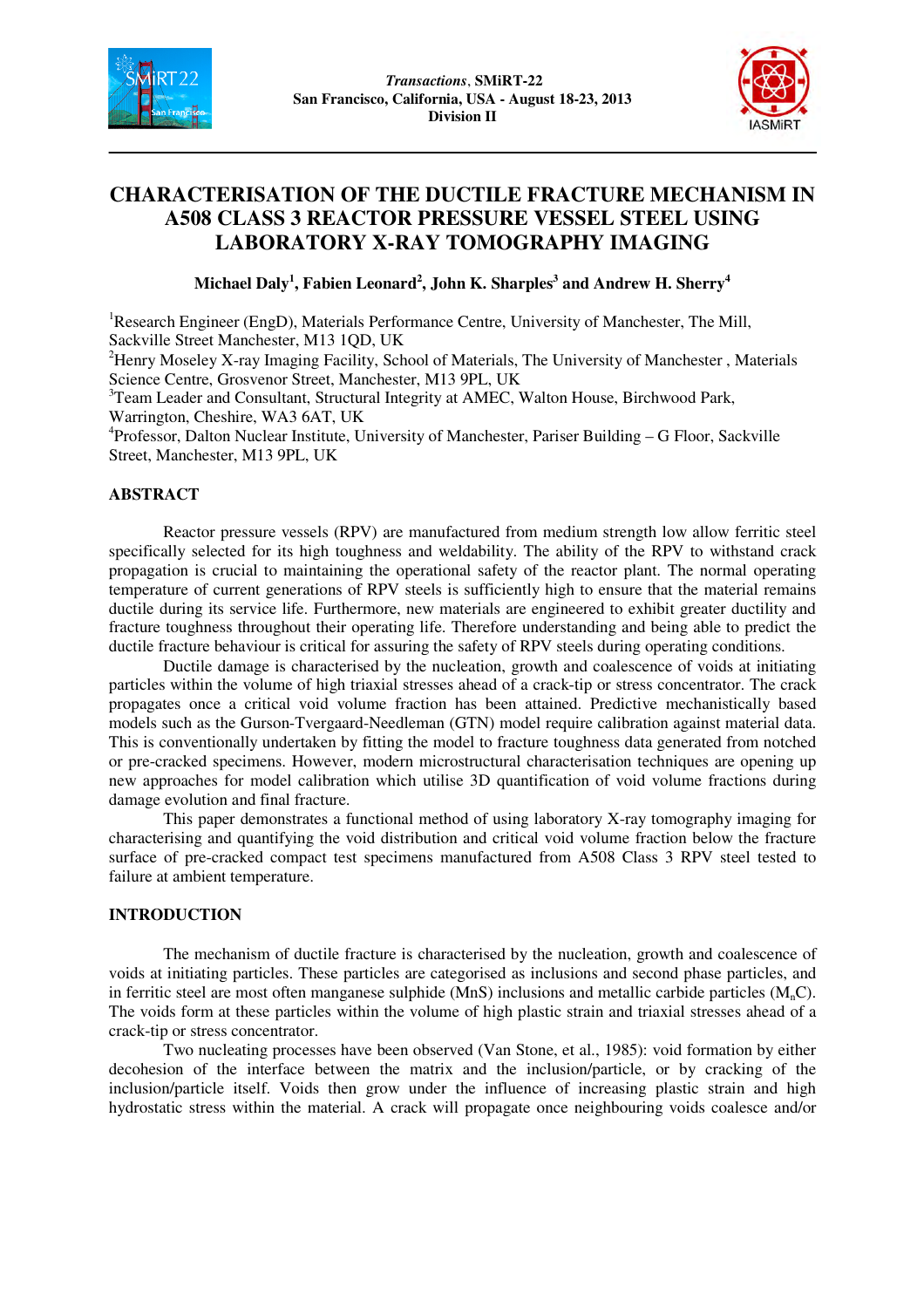reach a critical size producing a macroscopic flaw. The coalescence of the voids can be considered as the final stage in the crack growth mechanism.

The larger particles nucleate voids at lower stresses and strains (Everett, et al., 2001). Smaller particles will start contributing to void nucleation when the material is subjected to greater plastic deformation. The nucleation of voids at smaller particles, often between larger voids or microcracks where intense shear occurs, may result in a void sheeting effect further contributing to void coalescence (Pardoen & Hutchinson, 2000 and Tvergaard, 1982).

The metallurgical characteristics of the microstructure, including the size and distribution of the initiating particles which can often concentrate close to or on the grain boundaries, will contribute to the nucleation and coalescence process. The distribution of these particles may also be heterogeneous within the material with regions with a greater concentration of particles or varying grain sizes (Thomson, et al., 2003).

There exists a range of mathematical models that have been developed to describe the ductile fracture process. One of these is the Gurson-Tvergaard-Needleman (GTN) (Zhang, 2001) model which introduces a yielding criterion that is partly dependent on a critical void volume fraction which is driven by the nucleation of new voids, the growth of new and initial voids within the material and the coalescence of voids.

The accuracy of the GTN model relies on material specific data obtained from microstructural analysis and standard fracture test specimens as well as being dependent on the mesh used for the finite element analysis. The initial void volume fraction is determined by analysing the bulk material or by using the Franklin formula (Franklin, 1969) for spherical inclusions which considers the weight percent of Manganese and Sulphide elements to determine the initial void nucleation sites. The critical void volume fraction is obtained from fracture tests of standardised test specimens. The length of the elements at the crack tip is defined by the inter-particle spacing. This has been typically obtained by successively polishing the metallic surface to reveal the distribution of the particles. Additionally, guidance from the R6 procedure (R6 - Rev 4, 2009) advises on standard elements lengths ranging between 125um to 800um for A508 Class 3 ferritic steel.

Previous experiments have shown that the void volume fractions (VVF) may vary by material but also by specimen types. Taylor et al, 2012 and Daly et al, 2012 have shown that the VVF will vary as a function of the fracture test specimen used for testing aluminium samples and A508 class 3 samples respectively. For aluminium, the pre-cracked compact test (CT) specimens have a higher concentration of voids very close to the fracture surface when compared with notched tensile specimens. On the other hand, the voids extend further below the fracture surface for notched tensile specimens than pre-cracked specimens. Furthermore, recent experiments on A508 Class 3 CT fracture samples have shown that the voids can extend well below the fracture surface as a result of the distribution of large initiating particles.

The aim of this paper is to propose a method for quantifying and analysing the ductile damage below a fracture surface by using X-ray tomography to obtain the fitting parameters required for calibrating the GTN model for A508 Class 3 ferritic steel. This method allows for the estimation of the average diameter size of the voids as well as their distribution from the fracture surface and the distance to their nearest neighbour.

## **EXPERIMENTAL**

#### *Material*

The material used throughout this experiment was an A508 Class 3 ferritic steel. The specimens were extracted from the outer ring of an upright wedge-shaped block originating from a larger ring forging. All the specimens were extracted from the same location and in the same orientation. The chemical composition ( $wt\%$ ) of the ferritic steel was evaluated using spectographic analysis and the results are indicated in Table 1.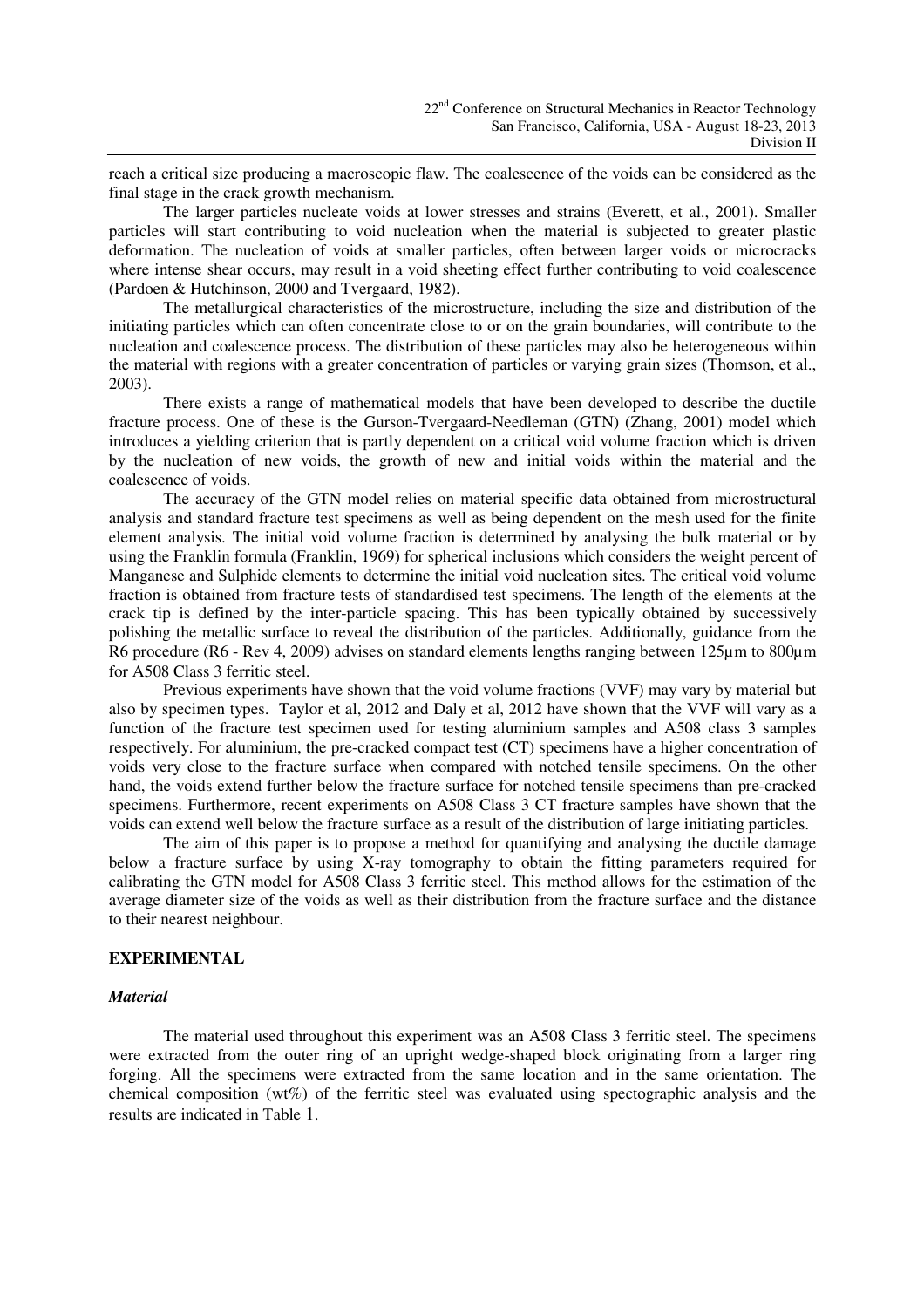|      | ື | Mn   | ◡                      | $\mathbf{L}$ | Mo   | $- - -$<br>N1 | AП   |      | ĊU           | Sп     | <b>START</b><br>. . |            |
|------|---|------|------------------------|--------------|------|---------------|------|------|--------------|--------|---------------------|------------|
| 0.18 |   | ر. د | $ <0.005 <0.005 $ 0.25 |              | 0.55 | 0.81          | 0.02 | 0.01 | $\perp 0.04$ | 10.005 | < 0.01              | $\rm 0.01$ |

Table 1: Chemical composition in wt% of A508 Class 3 Steel.

#### *Mechanical testing*

The tensile properties of the material were determined on standard round-bar test specimens oriented in the hoop direction. Three tensile specimens were tested on a Zwick 1464 at room temperature using a strain rate of 0.025% s-1 according to BS EN ISO 6892 procedure.

Ten fracture toughness tests were performed according to the ESIS P2-92 standard using CT specimens with standard dimensions of thickness,  $B = 25$ mm, width,  $W = 50$ mm and a crack length to specimen width ratio,  $a/W = 0.5$ . Specimens were 20% side-grooved following fatigue pre-cracking. Tests were performed using both the unloading compliance and the multi specimen methods. Out of the ten compact test specimens, two were left intact in order to preserve the crack tip for analysis.

## *Metallographic Analysis*

The cracked and parent material was imaged using optical and scanning electron microscopes. The parent material was imaged to characterise the general microstructure of the ferritic steel with a specific interest on grain sizes and particle and inclusion distribution. The cracked specimens were analysed to characterise the ductile fracture mechanism.

For the parent material, metallographic sections were taken to view the material in the axial-radial plane. The fractured sections were machined through the fractured specimen halves in the region where plain strain fracture was expected to take place. The metallographic sections were progressively ground and polished to a mirror finish of 0.25 µm using diamond paste and etched using colloidal silica and 2% Nital.

## *X-ray Tomography Analysis*

The test samples for X-ray tomography imaging were machined below the fracture surface of three CT specimens using electrical discharge machining (EDM). The samples were extracted at regular intervals starting at the pre-cracked region but before the initiation of ductile tearing. The remaining specimens were extracted from below the ductile crack path and beyond the crack arrest point. The sections were extracted as close as possible to the region where plane strain was expected to take place with the greatest amount of ductile tearing damage. The samples were approximately 0.5mm in diameter and 12mm in length, dimensions comparable to mechanical pencil lead refills. The surfaces of these small cylinders were lightly polished to remove any rust or scaling resulting from the EDM.

The top 4mm very close to the fracture surface of these specimens were scanned at the Henry Moseley X-ray Imaging Facility on the Nikon Metrology 225/320 kV Custom Bay system equipped with a 225 kV static multi-metal anode source and a PerkinElmer  $2000 \times 2000$  pixels 16-bit amorphous silicon flat panel detector.

The scanning was performed with a molybdenum target using a voltage of 80 kV and a current of 130 µA. The data acquisition was carried out with an exposure time of 1000 ms, and no filtration. The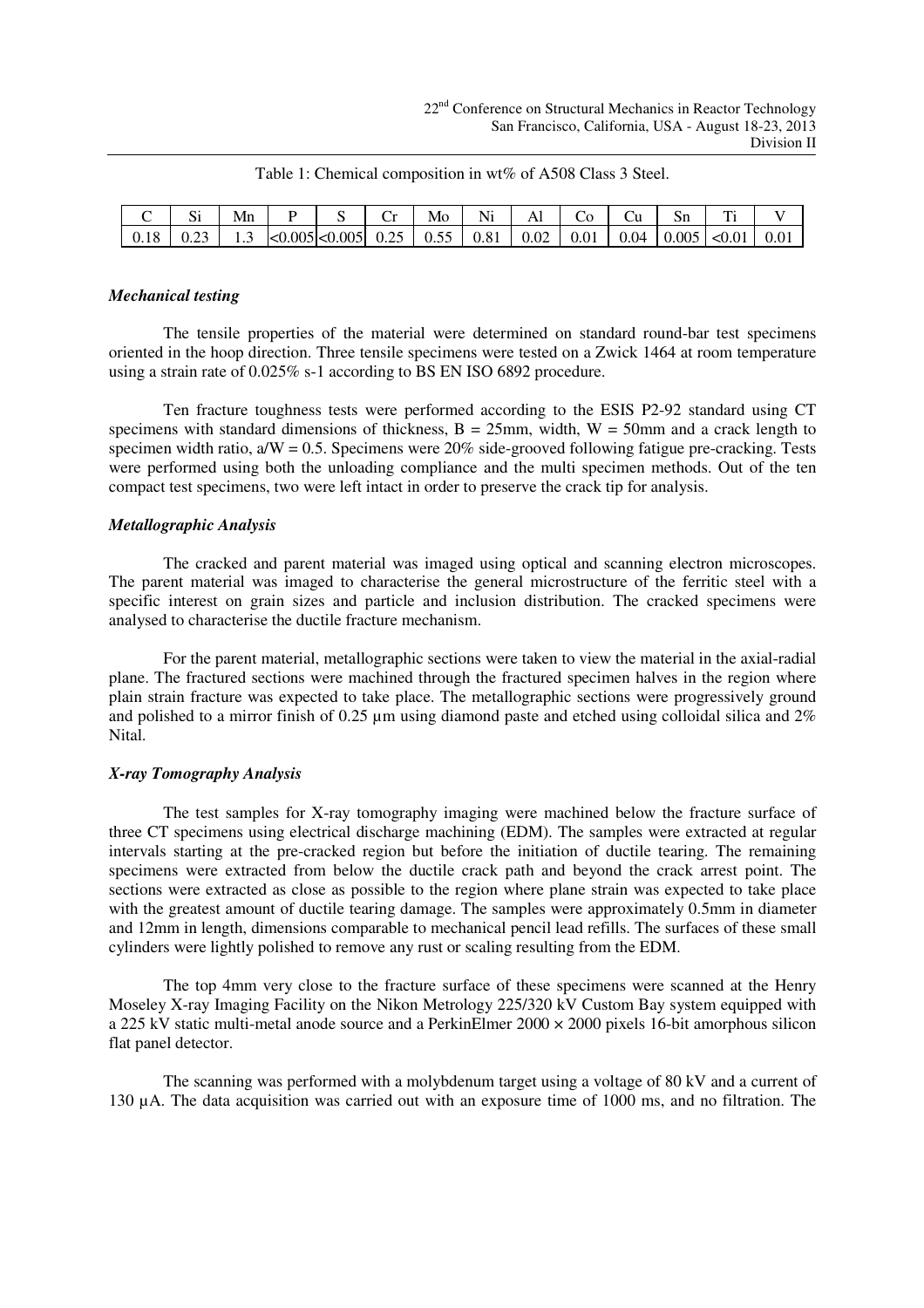number of projections was set to 3142 and the number of frames per projection was 1. The entire volume was reconstructed at full resolution with a voxel size of 2.0  $\mu$ m along the x, y, and z directions.

The data processing was performed with Avizo® Fire 7.0 software. An edge preserving smoothing filter was applied to the raw data to reduce image noise in each data set. Standard data processing was used to determine the void size distribution whereas a methodology similar to Leonard, et al, 2012 was employed to determine the void to fracture surface distance and evolution of void volume fraction.

#### *Quantification and Analysis of Ductile Tearing*

Using the Avizo® Fire data, the void volume fraction was estimated by measuring the voxel counts of metallic voxels against the count of porous voxels below the fracture surface. The VVF was calculated for each regions of interest (ROI). A ROI of 100µm in height was utilized to break the specimens into smaller cylinder regions which were comparable to the units used in Daly et al, 2012. The VVF was calculated for the specimens originating below the pre-cracked surface as well as the region below the ductile tearing surface and beyond the crack arrest.

Additionally, the average diameter of each void and their location with regards to each other within the sample volume was estimated. As the voxel resolution is 2um, only voids with three times or more this dimension were accounted for as three voxels are usually required to visualise an object with a certain degree of confidence. The distance between a void's first neighbour was also measured for all voids greater than 6µm.

#### **RESULTS**

The results from the three tensile tests at room temperature are summarised in Table 2. The average yield stress was 446 MPa and the ultimate tensile stress was 594 MPa.

The fracture toughness properties of the A508 Class 3 steel are illustrated as a J R-curve in Figure 1 which includes data from both the unloading compliance tests and monotonically loaded tests presented together. The data from both test types are in agreement and the initiation toughness, measured by the intersection of the blunting line including 0.2 mm tearing and the power-law curve fit to the data is  $\sim$  475  $kJ/m<sup>2</sup>$ . The specimens for tomography analysis were extracted from test samples B, G and C as these specimens were subjected to the most ductile tearing.

| Specimen No.                     | T1  | T2  | <b>T3</b> | Average | J-R Curve                                                                                       |  |  |  |  |
|----------------------------------|-----|-----|-----------|---------|-------------------------------------------------------------------------------------------------|--|--|--|--|
| Modulus (GPa)                    | 211 | 210 | 208       | 210     | 1800<br>li i                                                                                    |  |  |  |  |
| $0.2\%$ proof stress<br>(MPa)    | 455 | 457 | 436       | 446     | 1600<br>$G_L$<br>B.<br>1400<br><b>Unloading Compliance</b><br>1200                              |  |  |  |  |
| 1.0% proof stress<br>(MPa)       | 458 | 467 | 450       | 458     | $\frac{1}{2}$ 1000<br>- Blunting line<br>$--- 0.1$ mm offset<br>-5<br>800<br>$--- 0.2mm$ offset |  |  |  |  |
| Ultimate tensile<br>stress (MPa) | 595 | 602 | 586       | 594     | 600<br>a max offset<br>400<br>· Offset power curve                                              |  |  |  |  |
| Elongation $(\% )$               | 29  | 27  | 27        | 28      | 200<br>Multi-specimen<br>n.                                                                     |  |  |  |  |
| Reduction in<br>Area $(\% )$     | 75  | 75  | 74        | 75      | 00 03 03 06 06 10 13 16 16 16 16 16 16 16 16 17 18 19 10 10<br>Crack extension, da, mm          |  |  |  |  |

Table 2 (Left): A508 Cl 3 Mechanical Properties

Figure 1 (Right): J-R Curve for A508 Cl 3 material tested in the hoop-radial direction at  $23^{\circ}$ C.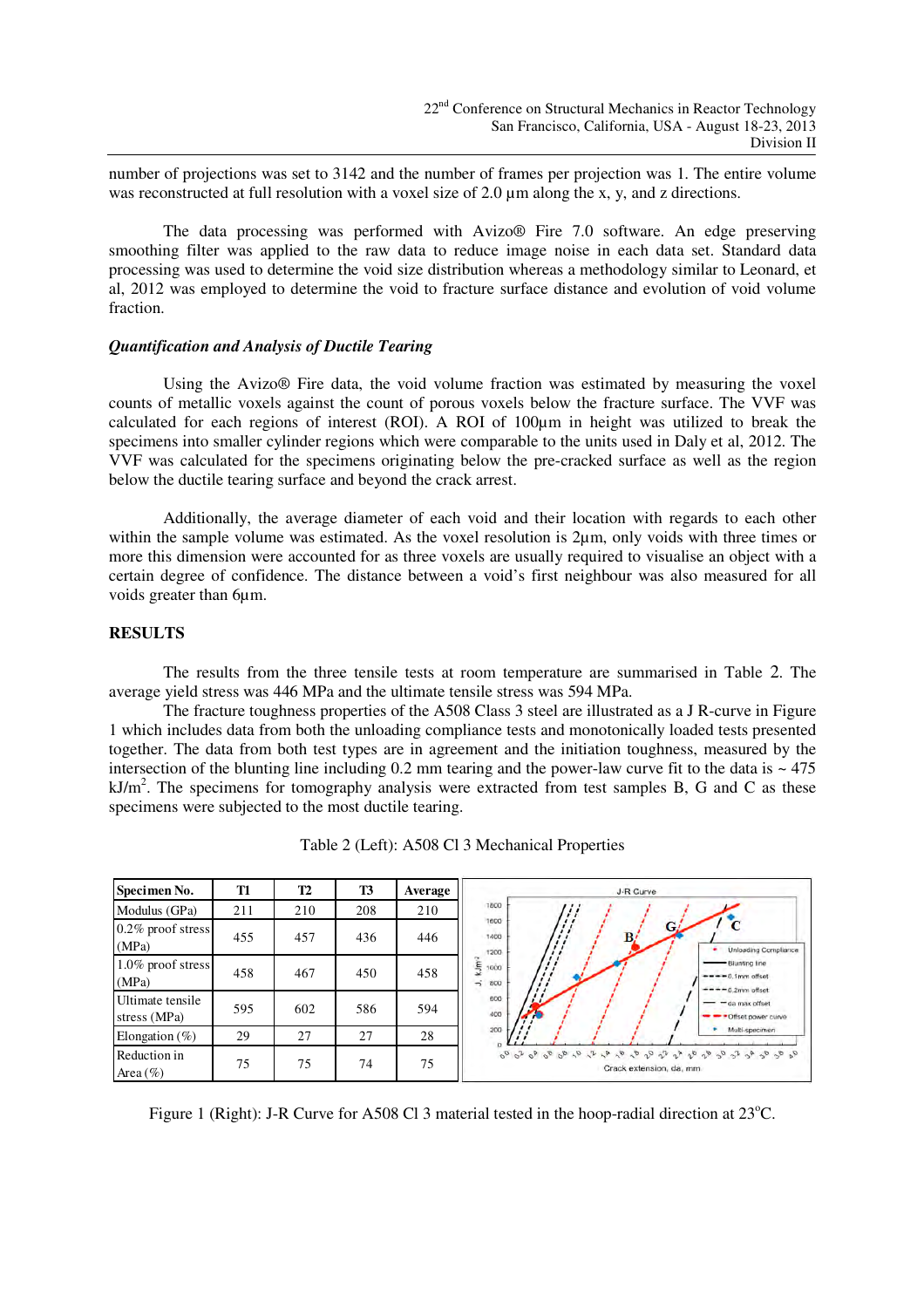Figure 2a and 2b illustrate the general upper bainitic microstructure of the A508 Class 3 RPV ferritic steel under the optical microscope and SEM respectively. The average grain size was estimated at 11µm. But the microstructure is interspersed with clusters of very small grains and regions where very large grains are present.



Figure 2a & 2b: General microstructure of the upper bainitic steel under optical microscope (left) and SEM (right).

Figure 3a and 3b show the microstructural characterisation of the ductile tearing process in A508 class 3 ferritic steel. Microvoids were observed to initiate and grow by the decohesion of carbides from the matrix. Larger voids, in some cases, were shown to nucleate at proximity to large particles. These larger voids were observed to be present well below the fracture surface and extending ahead of the crack tip.



Figure 3a & 3b: SEM images of large macroscopic voids with large inclusion (left) and microvoids nucleating at proximity to carbides very close to the fracture surface (right).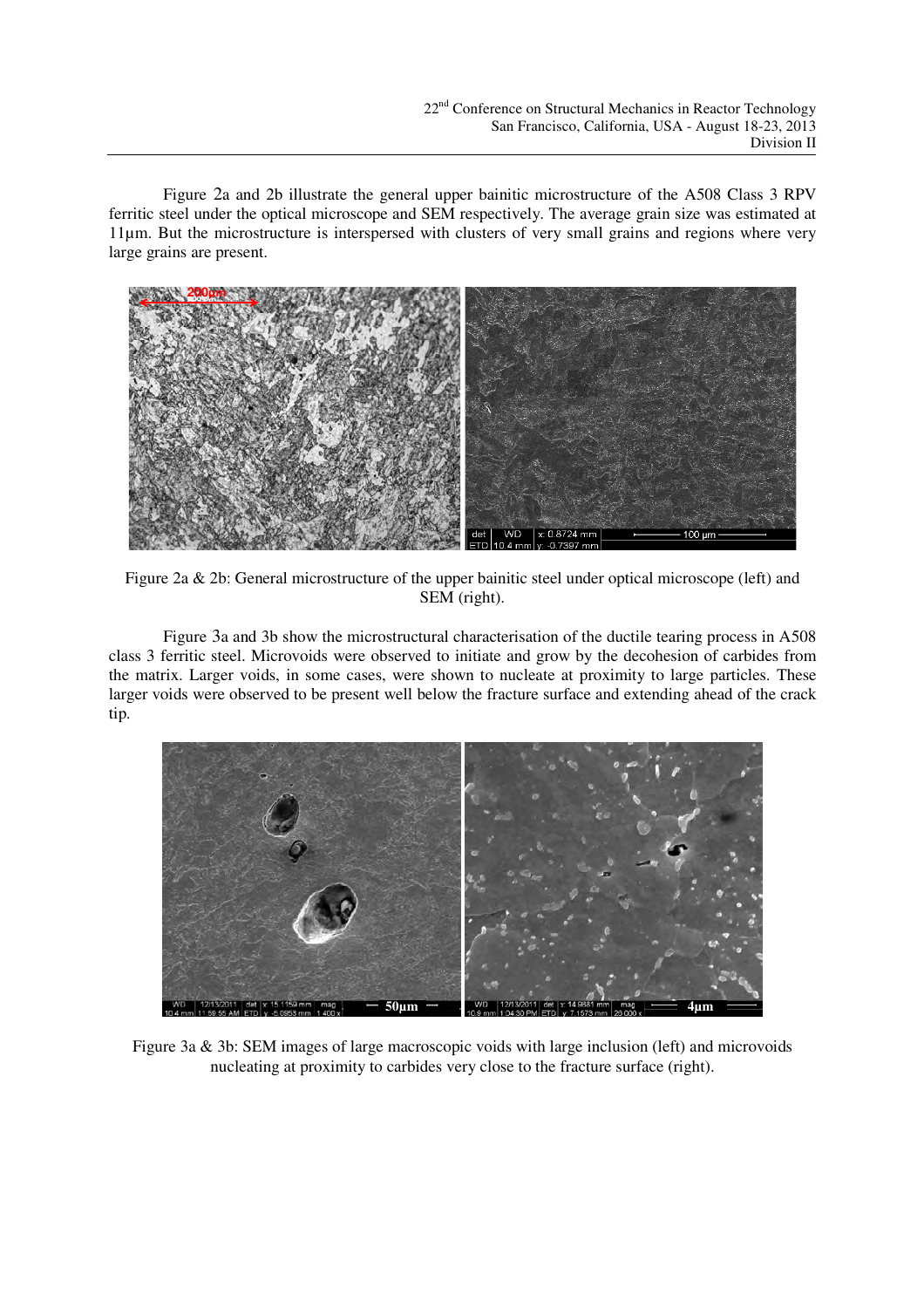## *X-ray Tomography*

The X-ray tomography images of Figure 4 shows the typical distribution of voids below the fracture surface for a specimen extracted from below the crack path. Voids as little as 6µm in diameter could realistically be resolved with a certain degree of confidence. The ability to use the X-ray tomography technique enabled the imaging of voids in their entirety. As a result, some voids are observed to have elongated shapes further suggesting the coalescence mechanism of ductile tearing. Furthermore, this technique demonstrated the ability to visualise and quantify voids and in some cases, clusters of voids up to 3.6mm below the fracture surface.





### *Quantification Results*

The variation of the void volume fraction as a function of distance below the fracture surface in the CT specimens is illustrated in Figure 5. The data was calculated by quantifying the average VVF for cylindrical cells of 100µm in height and starting from the fracture surface. The VVF for each specimen location (0mm, 0.5mm, 1mm, 2mm, 3mm and beyond crack-tip) was averaged over all three specimens (B, C and G) to obtain an average VVF for the first 100µm below the fracture surface and every 100µm down to 3.6mm.

The crack arrest location of the fracture toughness tests was also taking into consideration. Samples B and G had crack extensions of approximately 2mm, the extractions beyond the crack front were averaged separately and labeled as "beyond crack-tip" on the plot.

The critical void volume fraction peaks at a maximum of  $0.975 \times 10^{-2}$  for the measurements from the 2mm crack tearing extraction. The greatest number of voids is quantified within the first 800µm below the fracture surface. Secondary VVF peaks are observed well below the fracture surface which is characteristics of clusters of voids and very large voids nucleating at lower strains. The results for this plot have been further discussed in Daly, et al., 2013.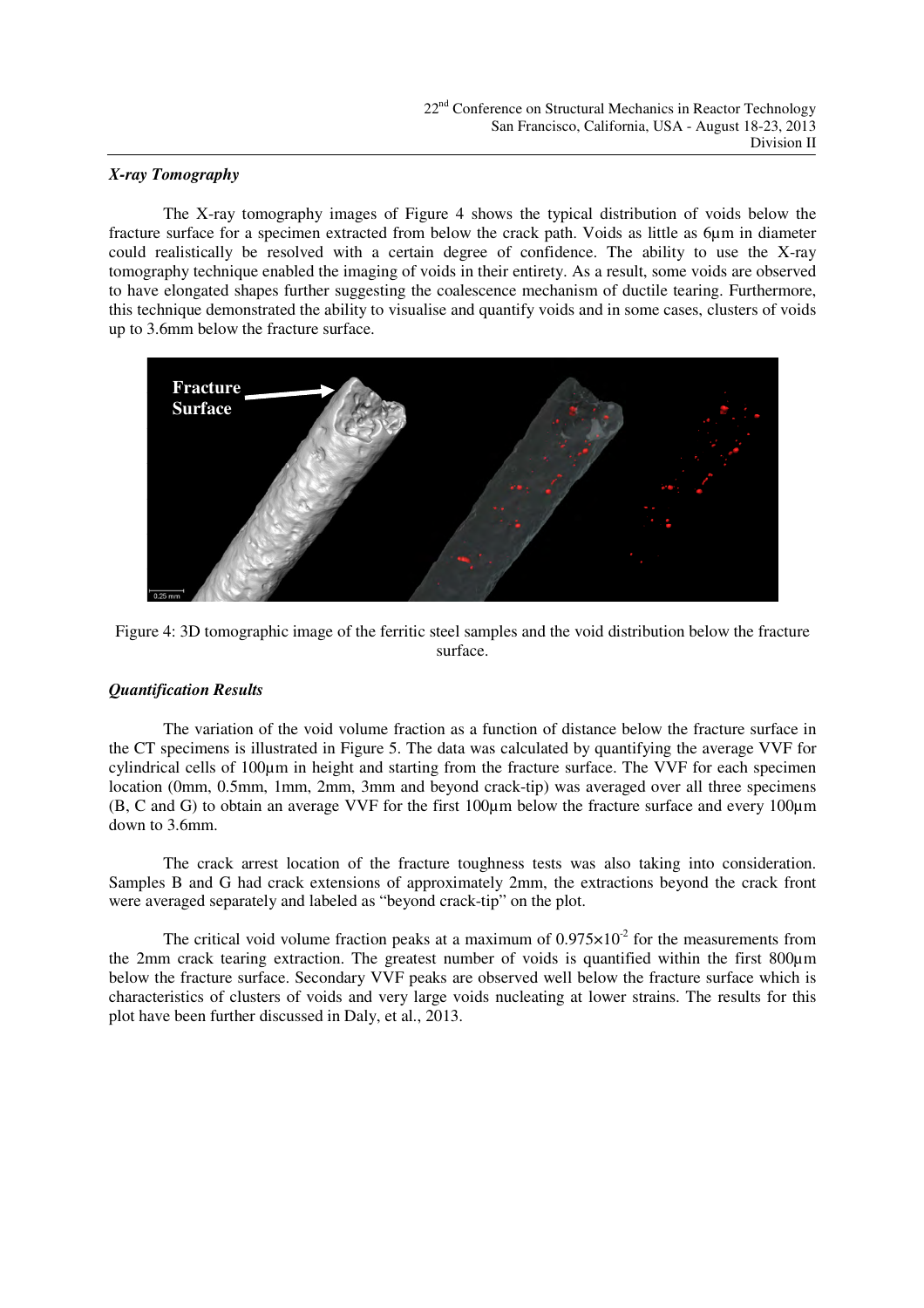

Figure 5: VVF as a function fo distance below the fracture surface.

The distribution of the average void diameter is shown in Figure 6. On average, the void diameters range primarily from 6um to 30um in diameter and peaks with most voids measuring between 11µm and 20µm in diameter.



Figure 6: Histogram of the range of void diameters quantified using X-ray Tomography.

The data from Figure 7 shows the broad distribution in the distance between the void's first neighbour. The distance between voids peaks between 45µm and 90µm. The distribution does not take into consideration the relative distance from the fracture surface where the distance between voids might increase further below the fracture surface. But according to Figure 5, the majority of voids are located within 1mm below the fracture surface which should be sufficiently representative.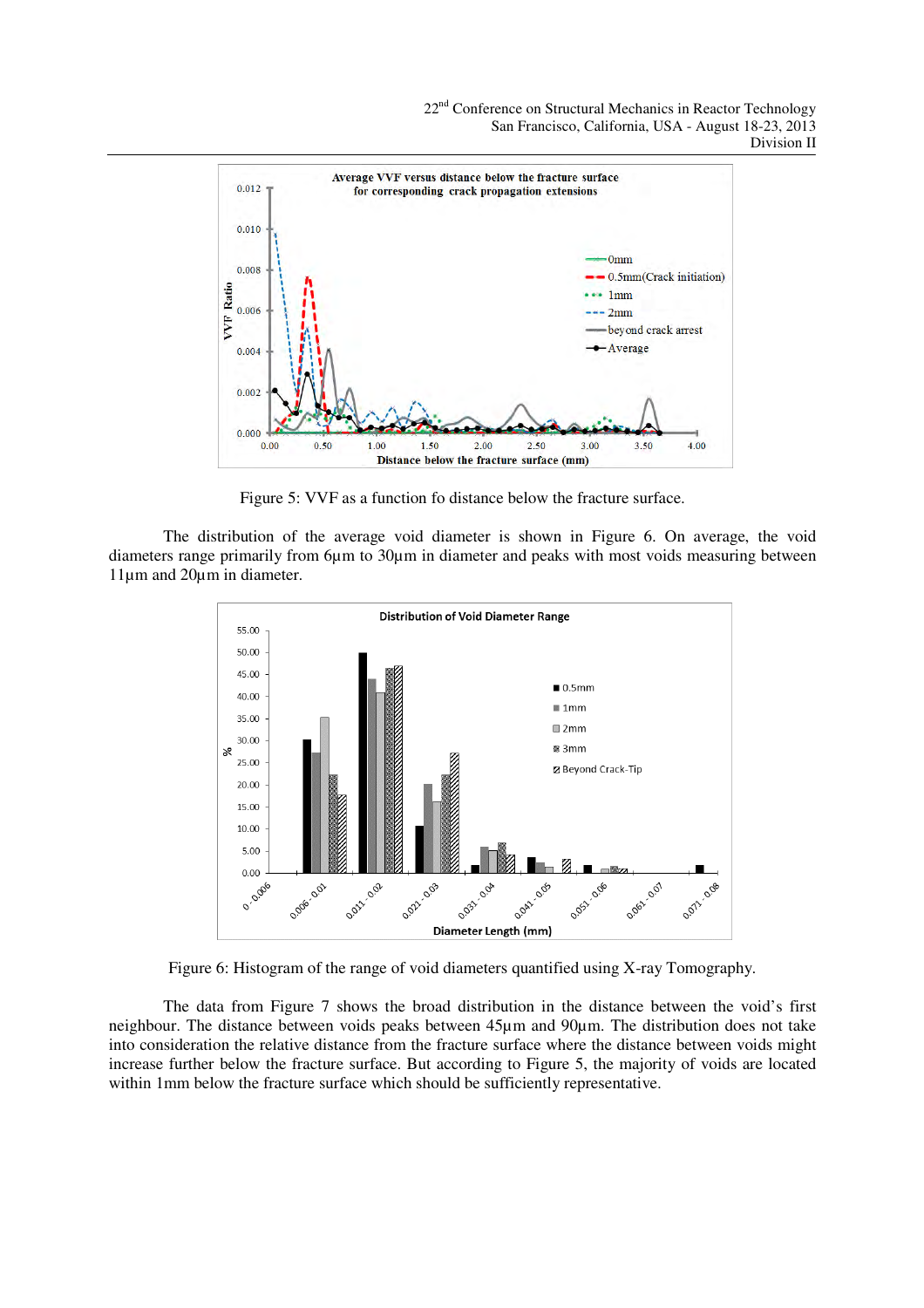Finally, the X-ray imaging equipment was limited in the size of voids it could accurately resolve. Scanning electron microscope images very close to the fracture surface showed a great number of voids in close proximity to each other and in the range of 1µm to 6µm in diameter. These additional voids were not quantified for this quantification exercise.



Figure 7: Histogram of the range of the spacing between voids.

## **DISCUSSION**

The void volume fraction measured for the A508 class 3 compares favourably with results obtained for aluminium compact test specimens. Previous results from Taylor et al, 2012 obtained a void volume fraction  $f_f$  of approximately  $1.1 \times 10^{-2}$  for the aluminium alloy compared to  $f_f = 0.975 \times 10^{-2}$  for the RPV ferritic steel. Additionally, the steel exhibits peaks in the VVF well below the fracture surface. These are often a result of large voids or clusters of voids. Everett et al, 2001 have shown that the distribution of voids deep below the fracture surface was attributed to microstructural banding and larger MnS inclusions in HY100 Steel. These larger MnS inclusions preferentially promote the nucleation of voids at relatively low strains.

Previous work by Thomason, 1998 has shown that the dimension and spacing of the voids will lead to large variations in the ductile fracture strains for various void volume fractions and stress states. The plastic limit load model considers the size and spacing of the voids in order to describe the fracture behaviour as either a homogeneous or localized deformation mode that will ultimately lead to the collapse of the matrix ligament and the coalescence of voids. The tomography results have shown a wide range of void sizes and spacing with peak void diameters between 10µm and 20µm and void spacing ranging between 45µm and 90µm. The variation in the void population size and spacing indicates the suitability to consider a multiple and/or statistical void nucleation model to the dual-plasticity nature of the plastic limit load model within the GTN model.

Furthermore, the tomography results have shown a disparity between the recommended values of the R6 procedure for  $f_0$ ,  $f_c$  and L as shown in Table 3. The value of  $f_0$  of 0.00023 was estimated using the Franklin formula but the peaks observed in Figure 5 would ultimately increase the  $f_0$  beyond the recommended R6 values of 0.0001 and 0.00016. The critical VVF of the tomography results has been shown to be within similar values or larger than the R6 values depending on the location of the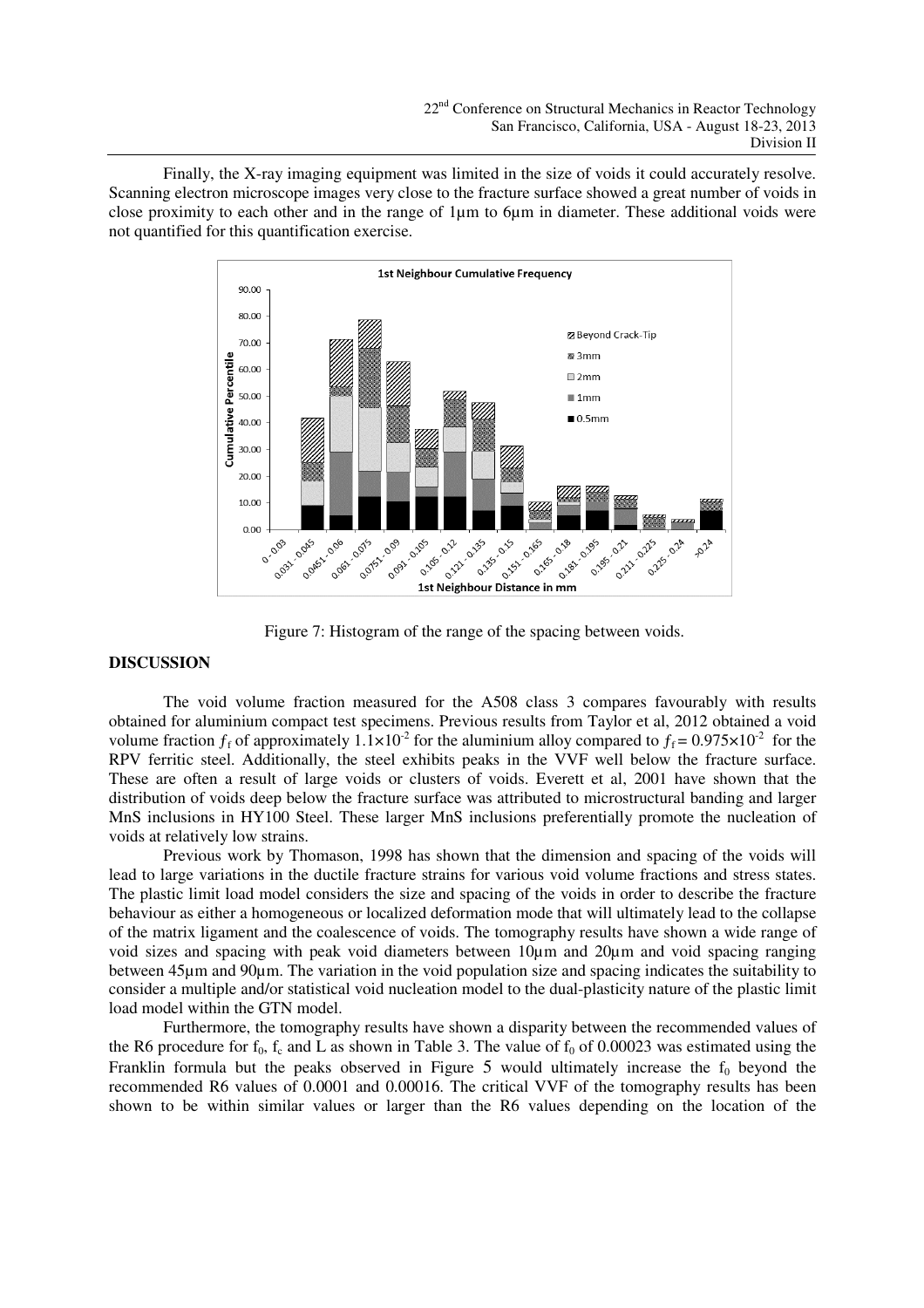extractions. The variability of the final VVF for the tomography is a result of the uneven and jagged surface of the fracture surface slightly skewing the actual distance below the fracture surface.

Finally, the L spacing that defines the length of the finite elements which is derived from the inter-particle spacing is substantially smaller for the tomography results. It is worth noting that the tomography results provide the spacing between voids but the inter-dependency of voids nucleating near nucleating particles is relevant. Furthermore, the void spacing is comparable with previous work from Beremin, 1981 on A508 Class 3 steel where the inter-particle spacing was estimated to be 60um.

| <b>A508 Class 3</b><br><b>CT specimens</b> | μm                | $f_0$             | f,              |  |
|--------------------------------------------|-------------------|-------------------|-----------------|--|
| R <sub>6</sub>                             | 800               | 0.0001            | 0.005           |  |
| R <sub>6</sub>                             | 800               | 0.00016           | 0.003           |  |
| R <sub>6</sub>                             | 125               |                   | 0.004           |  |
| Tomography                                 | $45 \le L \le 90$ | $\approx 0.00023$ | $max = 0.00975$ |  |

Table 3: Comparison between R6 Gurson model parameters and X-ray tomography results.

Further work will aim to use synchrotron X-rays to image and quantify the smaller voids at proximity to the fracture surface in order to improve the statistical range of the void sizes and spacing. Furthermore, the phase contrast imaging capability of a synchrotron source to image large inclusions within the samples will contribute to confirm that the imaging of the voids is a suitable alternative to quantifying the distribution of nucleating particles.

#### **CONCLUSION**

This paper has demonstrated the analytical and quantifiable capabilities of X-ray tomography imaging in order to characterise the ductile damage in A508 Class 3 RPV steel. The main conclusions of this work are as follows:

- The ductile fracture mechanism was identified to occur by the decohesion of the matrix from inclusions and second phase particles.
- The ductile tearing damage was successfully imaged and quantified using X-ray laboratory sources to image voids of approximately 6µm in diameter and larger below the crack surface of compact test specimens.
- The main parameters to calibrate the GTN models were successfully acquired. The initial and critical VVF were quantified and the average void diameters and spacing were measured. Some disparity exists between the recommended values of the R6 procedure and the tomography results.
- The distribution of void spacing obtained from tomography is closely comparable to the average inter-particle spacing observed by Beremin, 1981 in A508 Class 3 RPV steel.

## **Acknowledgements**

 The authors are grateful to AMEC in Risley for their support in the use of their material testing and microscopy equipment, and to Tristan Lowe from the University of Manchester Henry Moseley Xray Imaging Facility for the use of the machines and expertise.